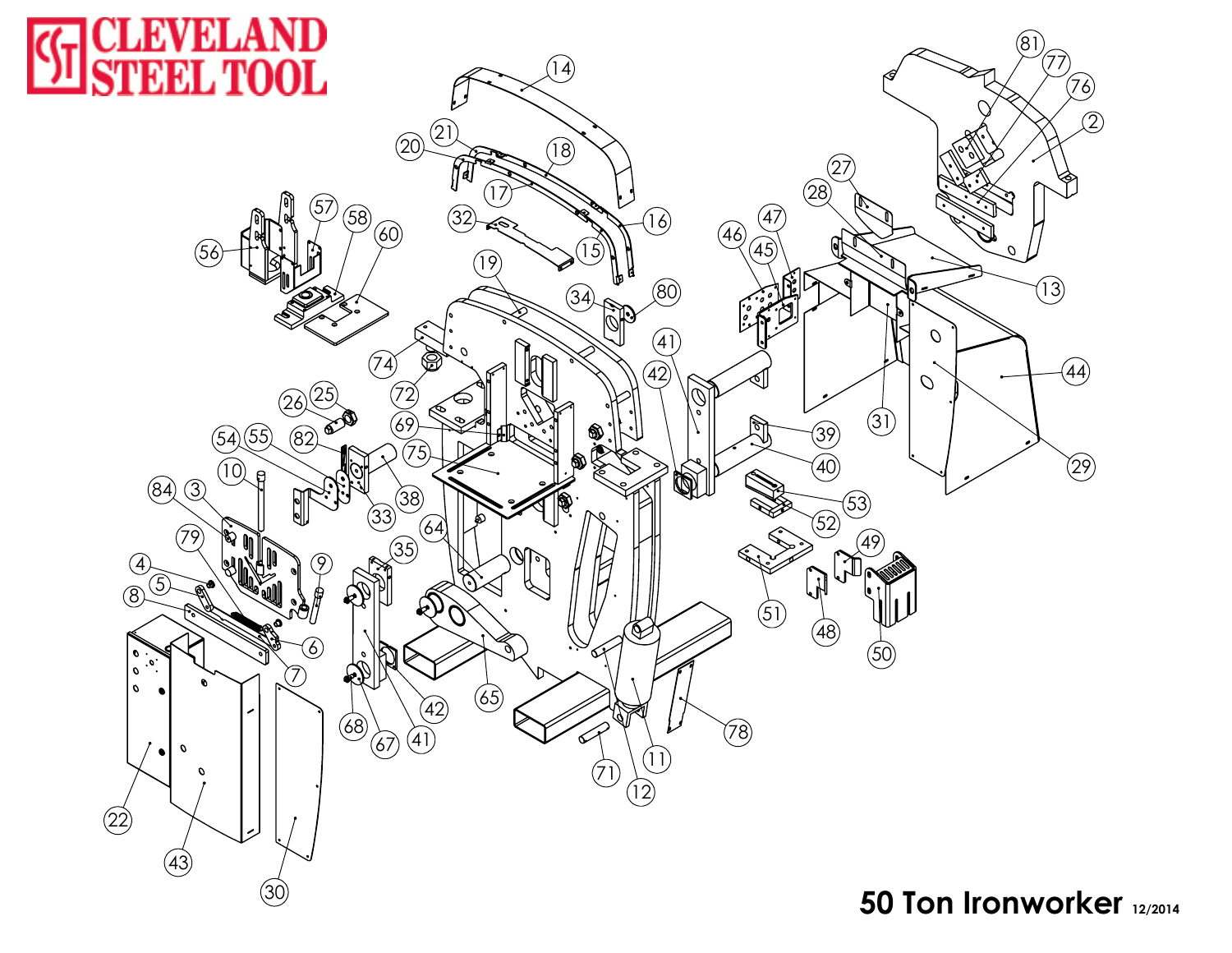| ITEM NO. | PART NUMBER     | <b>DESCRIPTION</b>                                    | Default/QTY.   |
|----------|-----------------|-------------------------------------------------------|----------------|
| 2        | <b>CE50</b>     | Center - Complete 50T                                 | 1              |
| 3        | <b>GRD360</b>   | Guard Assembly -<br>Angle 50T                         | 1              |
| 4        | HD40-161        | Bushing - Swing Link 40-<br>60T, E110/65              | $\overline{2}$ |
| 5        | HD0179-00-3     | Swing Link 50,55,60T                                  | 1              |
| 6        | HD0178-00-6     | Swing Link W/Cam<br>50,55,60                          | 1              |
| 7        | HD409           | Spring Hook Flat Return<br>N <sub>50</sub>            | 1              |
| 8        | HD367           | Holddown - Flat Bar 50T                               | 1              |
| 9        | HD636           | Holddown Rod Assy -<br>Flat Grd 50,55,60T             | 1              |
| 10       | HD637           | Holddown Rod Assy -<br>Angle 50,55,60                 | 1              |
| 11       | CY5007-01       | Cylinder #7,50,55,60                                  | 1              |
| 12       | CY337           | Pin - Top Cylinder<br>50,55,60T                       | 1              |
| 13       | <b>TA375</b>    | Drop Chute Assy N50                                   | $\mathbf{1}$   |
| 14       | CO633           | Cover - Top Dust 50T                                  | 1              |
| 15       | HM631           | <b>Bracket - Dust Cover</b><br>Notcher Side Front 50T | 1              |
| 16       | HM631-2         | <b>Bracket - Dust Cover</b><br>Notcher Side Back 50T  | 1              |
| 17       | HM632           | <b>Bracket - Top Dust</b><br>Cover 50T                | 1              |
| 18       | HM632-2         | <b>Bracket - Top Dust</b><br>Cover Back 50T           | 1              |
| 19       | <b>GU330</b>    | Gusset - Standoff<br>40,50,55,60                      | 4              |
| 20       | HM630           | <b>Bracket - Dust Cover</b><br>Punch Side Front 50T   | 1              |
| 21       | HM630-2         | <b>Bracket - Dust Cover</b><br>Punch Side Back 50T    | 1              |
| 22       | Elec. Enclosure | <b>Electrical Encl. Call for</b><br>Part Number       | 1              |
| 25       | GIB10015-04761  | Nut - Gib Pin 50-120T                                 | 12             |
| 26       | GIB0128-04GL    | Gib Assy - Greaseless<br>$25 - 120T$                  | 12             |

| ITEM NO. | <b>PART NUMBER</b> | <b>DESCRIPTION</b>                         | Default/QTY.   |
|----------|--------------------|--------------------------------------------|----------------|
| 27       | <b>GRD327</b>      | Guard - Angle Drop Off<br>50,55,60T        | 1              |
| 28       | <b>GRD384</b>      | Guard - Flat Drop-off<br>50T               | 1              |
| 29       | <b>GRD382</b>      | Guard - Cylinder Cover<br>Back 50T         | 1              |
| 30       | <b>GRD377</b>      | Guard - Cylinder Cover<br>Front 50T        | $\mathbf{1}$   |
| 31       | CO232              | Cover - Link 50,55,60T                     | $\mathbf{1}$   |
| 32       | CO385              | Cover Angle Drop Top<br>50T                | $\mathbf{1}$   |
| 33       | GB317              | Guide Block Top<br>50,55,60T               | $\mathbf{I}$   |
| 34       | GB136-00           | Guide Block Top<br>50,55,60T               | $\mathbf{1}$   |
| 35       | GB316              | Guide Block - Bottom<br>50,55,60T          | $\overline{2}$ |
| 38       | PS314              | Pin - Guide Block Top<br>50,55,60T         | $\mathbf{1}$   |
| 39       | HM55-48            | Retainer Block 50,55,60T                   | 3              |
| 40       | PH313              | Pin Link 50,55,60T                         | $\overline{2}$ |
| 41       | LI354              | Link Assy 50,55,60T                        | $\overline{2}$ |
| 42       | LI457              | Washer - Link Spacer<br>50,55,60T          | $\overline{2}$ |
| 43       | <b>GRD540</b>      | Guard Assy. - Front Link<br>50T            | $\mathbf{1}$   |
| 44       | CO230              | Cover - Motor Assy.<br>50,55,60T           | $\mathbf{1}$   |
| 45       | <b>HM344</b>       | <b>Accessory Hose</b><br>Bracket 50,55,60T | $\mathbf{1}$   |
| 46       | <b>HM544</b>       | <b>Accessory M12 Bracket</b><br>50,55,60T  | 1              |
| 47       | HM493              | Bracket - Auto Cut and<br>Light            | 1              |
| 48       | <b>GRD381</b>      | Guard - Notcher Angle<br>50T               | 1              |
| 49       | GRD381-2           | Guard - Notcher Angle<br>Back 50T          | $\mathbf{1}$   |
| 50       | <b>GRD624</b>      | Guard Assembly -<br>Notcher 50T            | $\mathbf{1}$   |
|          |                    |                                            |                |